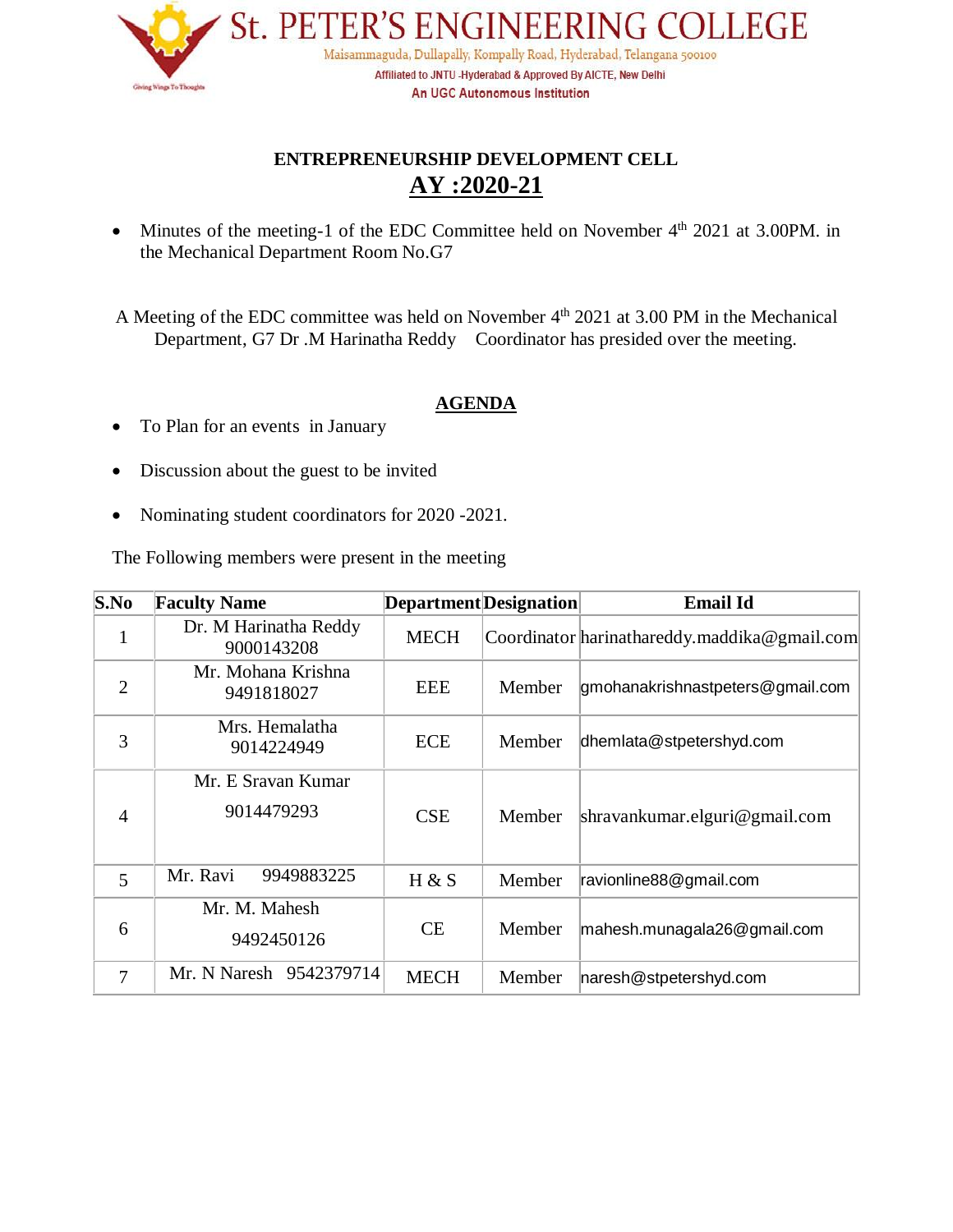| ECE:           |                              |             |                   |                                 |
|----------------|------------------------------|-------------|-------------------|---------------------------------|
|                | S.NO Name Of Student         | Roll No     | Contact<br>Number | Email Id                        |
| $\mathbf{1}$   | N Bharat Teja                | 17BK1A0435  | 9160984594        | Bharathteja21@gmail.com         |
| $\overline{2}$ | A Sunil Kumar                | 17BK1A0462  | 8985806479        | Abdinenisunilkumar003@gmail.com |
| 3              | Kvn Gunavardhan              | 18BK1A0480  | 9959832650        | Kgunavardhan2000@gmail.com      |
| $\overline{4}$ | T Sowmya                     | 18BK1A0453  | 7993932476        | Sowmya.puduru123@gmail.com      |
| 5              | C Sindhu                     | 18BK1A0 4D2 | 7330790682        | sindhuchintalapudi29@gmail.com  |
|                | <b>CSE</b>                   |             |                   |                                 |
| $\mathbf{1}$   | T Vidyashini                 | 18BK1A05H7  | 9989655022        | Vidyashinit2380@gmail.com       |
| $\overline{2}$ | Aanchal Jain                 | 18BK1A0561  | 9492666866        | aanchal.jain1603@gmail.com      |
| 3              | Sethala Jayashree            | 18BK1A05B1  | 7093256508        | jayashree2022001@gmail.com      |
| $\overline{4}$ | Kothagundla Santosh<br>Kumar | 18BK1A05E9  | 6305525767        | Santoshkumar140701@gmail.com    |
| 5              | Eluri Anusree                | 18BK1A05D5  | 7287821075        | Anusrieluri24@gmail.com         |
| <b>EEE</b>     |                              |             |                   |                                 |
| $\mathbf{1}$   | E Sailohith<br>17BK1A0234    |             | 8333097780        | sailohith1127@gmail.com         |
| $\overline{2}$ | D Keerthana                  | 17BK1A0206  | 9100763307        | keethudeva1222000@gmail.com     |
| 3              | Manan                        | 18BK1A0219  | 9133064621        | mananpatel1947@yahoo.com        |
| $\overline{4}$ | G Sai Ramreddy               | 18BK1A0212  | 9603138621        | reddysairam794@gmail.com        |
| 5              | G Surya Prakash Reddy        | 17BK1A0208  | 7799563265        | suryaprakash4392@gmail.com      |
|                | <b>MECH</b>                  |             |                   |                                 |
| $\mathbf{1}$   |                              | 20BK5A0322  |                   |                                 |
| $\overline{c}$ |                              | 20BK5A0337  |                   |                                 |
| 3              |                              | 20BK5A0311  |                   |                                 |
| $\overline{4}$ | Chappadi Hari                | 18BK1A0307  | 8501068962        | ch.hari $5500$ @gmail.com       |
| 5              | Tolety Aditya Souri          | 19BK5A0369  | 7981217906        | toletyaditya2001@gmail.com      |
| <b>CIVIL</b>   |                              |             |                   |                                 |
| $\mathbf{1}$   | Shaik Rizwan Ahmed           | 19BK5A0121  | 8919913185        | shaikrizwan1232@gmail.com       |
| $\overline{2}$ | A.Rohan Guptha               | 18BK1A0101  | 7989936115        | rohanguptha.123@gmail.com       |
| 3              | Navath Samskruthi            | 18BK1A0125  | 7893807245        | samskruthinavath17@gmail.com    |
| $\overline{4}$ | Kulakarni Sai Teja           | 17BK5A0113  | 8099224913        | saitejadce97@gmail.com          |
| 5              | Golivada Rakesh              | 18BK5A0108  | 7893026084        | rakeshgoliwada.grs@gmail.com    |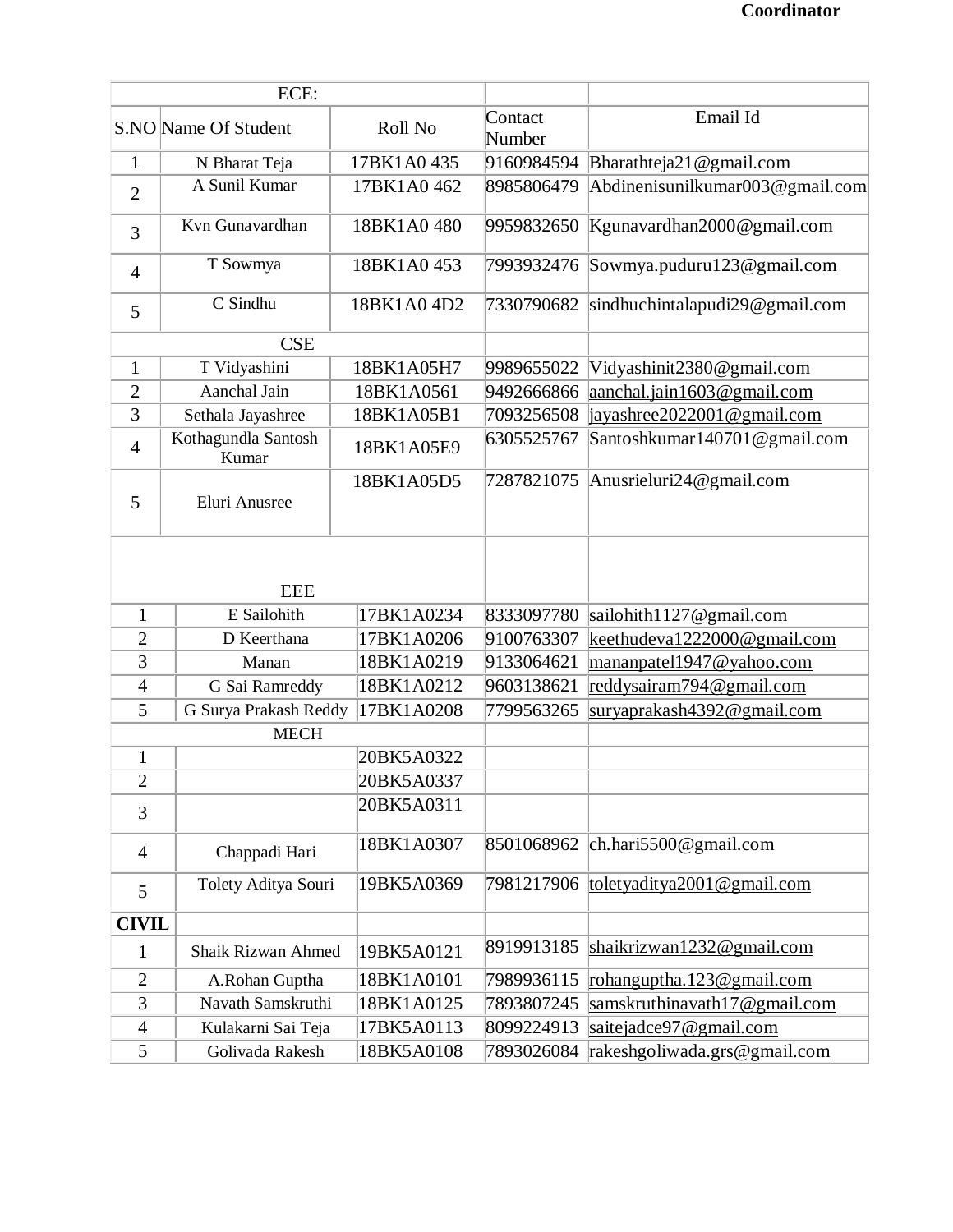

### **ENTREPRENEURSHIP DEVELOPMENT CELL**

**Resolutions:**

# **Summary sheet for EDC events – Academic Year of 2020-21**

| S.No | <b>TOPIC</b>                            | <b>RESOURCE</b><br><b>PERSONS</b>                                         | <b>DATE OF THE</b><br><b>EVENT</b> | <b>NUMBER</b><br>OF<br><b>STUDENTS</b> |
|------|-----------------------------------------|---------------------------------------------------------------------------|------------------------------------|----------------------------------------|
| 1.   | <b>CAREER</b><br><b>OPPORTUNITIES</b>   | RTN Afreen Sayeeda,<br>JCI Spectrum,<br>Secunderabad)                     | $: 28 - 01 - 2021$                 | 99                                     |
| 2.   | <b>CAREER</b><br>PROSPECTS WITH<br>"NDT | Mr B Srinivas-Manager,<br><b>KDM Knowledge Share</b><br>Centre, Hyderabad | 8-01-2021                          | 133                                    |

**Coordinator**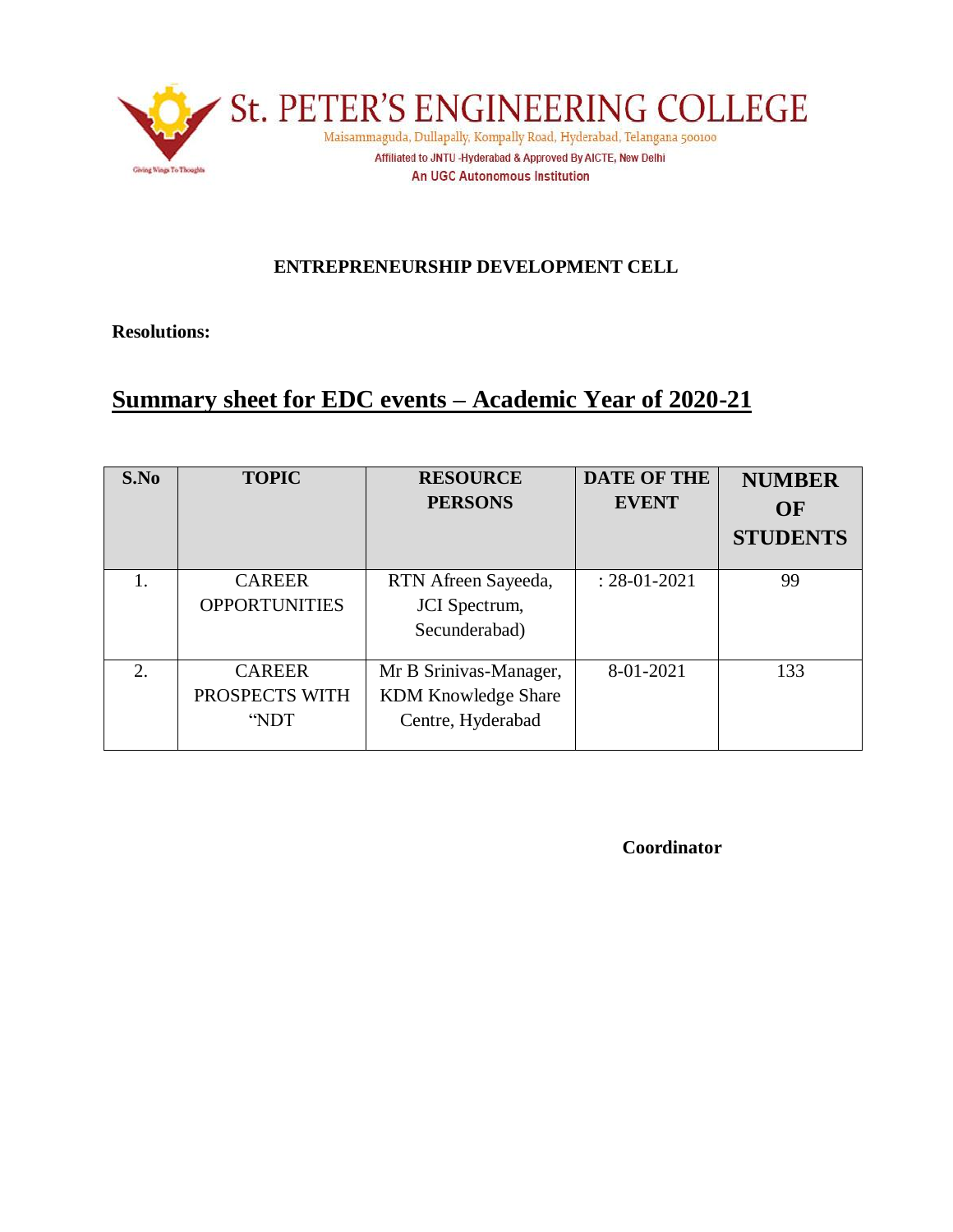

### **ENTREPRENEURSHIP DEVELOPMENT CELL**

# **AY :2020-21**

**Date: 05.01.2021**

#### **CIRCULAR**

It is informed to all  $3<sup>rd</sup>$  and  $4<sup>th</sup>$  year B.Tech students that an Entrepreneur Development Cell conducts an Expert Lecture on **CAREER PROSPECTS WITH**  "NDT on 8<sup>th</sup> January 2021. Students who are interested can participate by registering their names with EDC coordinator. For further details, contact Dr M Harinatha Reddy, Assoc. Professor & Head, Department of Mechanical Engineering.

Coordinator **Principal**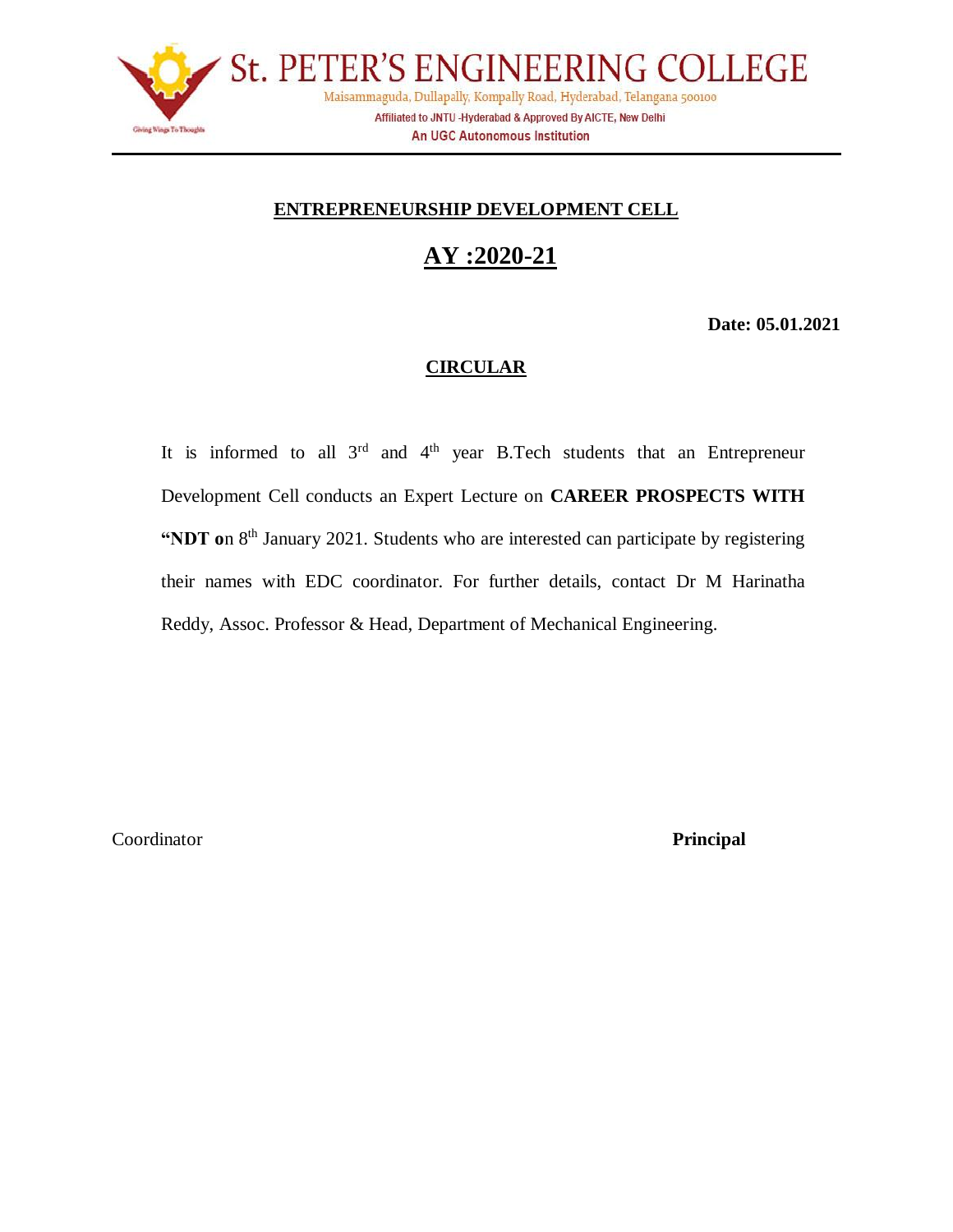

### **ENTREPRENEURSHIP DEVELOPMENT CELL AY :2020-21**

- Minutes of the meeting-2 of the EDC Committee held on January 24<sup>th</sup> 2021 at 3.00PM. in the Mechanical Department Room No.G7
- A Meeting of the EDC committee was held on January  $24<sup>th</sup> 2021$  at 3.00 PM in the Mechanical Department, G7 Dr .M Harinatha Reddy Coordinator has presided over the meeting.

### **AGENDA**

- To Plan for an events in January
- Discussion about the guest to be invited
- Encourage the students to participate maximum number.

The Following members were present in the meeting

| S.No           | <b>Faculty Name</b>                 | Department Designation |        | <b>Email Id</b>                              |
|----------------|-------------------------------------|------------------------|--------|----------------------------------------------|
| $\mathbf{1}$   | Dr. M Harinatha Reddy<br>9000143208 | <b>MECH</b>            |        | Coordinator harinathareddy.maddika@gmail.com |
| 2              | Mr. Mohana Krishna<br>9491818027    | <b>EEE</b>             | Member | gmohanakrishnastpeters@gmail.com             |
| 3              | Mrs. Hemalatha<br>9014224949        | ECE                    | Member | dhemlata@stpetershyd.com                     |
| $\overline{4}$ |                                     | <b>CSE</b>             | Member |                                              |
| 5              | Mr. Ravi<br>9949883225              | H & S                  | Member | ravionline88@gmail.com                       |
| 6              | Mr. M. Mahesh<br>9492450126         | <b>CE</b>              | Member | mahesh.munagala26@gmail.com                  |
| 7              | Mr. N Naresh<br>9542379714          | <b>MECH</b>            | Member | naresh@stpetershyd.com                       |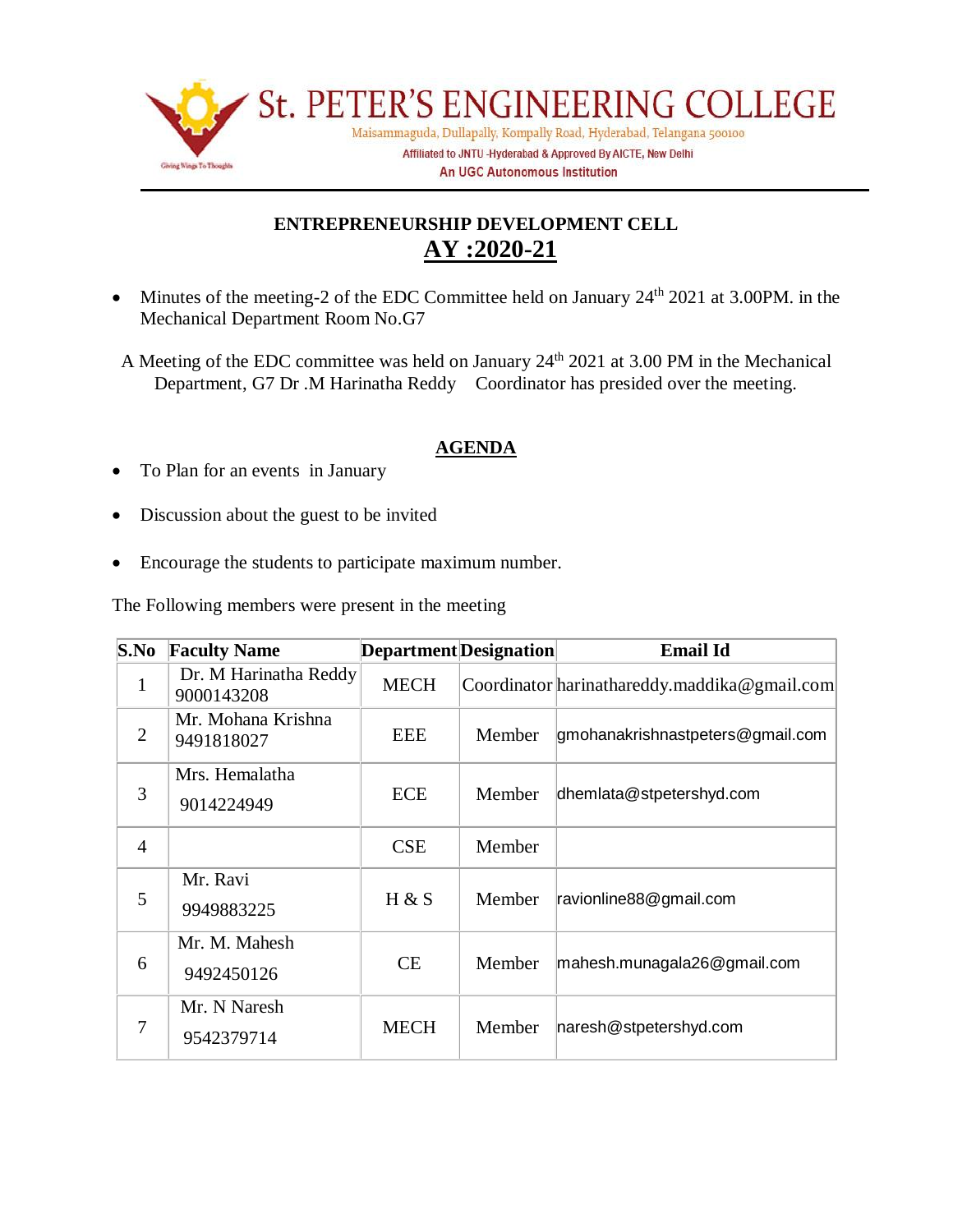| ECE:                           |                              |                        |            |                                 |
|--------------------------------|------------------------------|------------------------|------------|---------------------------------|
| S.NOName Of Student<br>Roll No |                              | Contact Number         | Email Id   |                                 |
| $\mathbf{1}$                   | 17BK1A0435<br>N Bharat Teja  |                        | 9160984594 | Bharathteja21@gmail.com         |
| $\overline{2}$                 | A Sunil Kumar                | 17BK1A0462             | 8985806479 | Abdinenisunilkumar003@gmail.com |
| 3                              | Kvn Gunavardhan              | 18BK1A0480             | 9959832650 | Kgunavardhan2000@gmail.com      |
| $\overline{4}$                 | T Sowmya                     | 18BK1A0453             | 7993932476 | Sowmya.puduru123@gmail.com      |
| 5                              | $\mathbb C$ Sindhu           | 18BK1A0 4D2 7330790682 |            | sindhuchintalapudi29@gmail.com  |
|                                | <b>CSE</b>                   |                        |            |                                 |
| $\mathbf{1}$                   | T Vidyashini                 | 18BK1A05H7             | 9989655022 | Vidyashinit2380@gmail.com       |
| $\overline{2}$                 | Aanchal Jain                 | 18BK1A0561             | 9492666866 | aanchal.jain1603@gmail.com      |
| 3                              | Sethala Jayashree            | 18BK1A05B1             | 7093256508 | jayashree2022001@gmail.com      |
| $\overline{4}$                 | Kothagundla Santosh<br>Kumar | 18BK1A05E9             | 6305525767 | Santoshkumar140701@gmail.com    |
| 5                              | Eluri Anusree                | 18BK1A05D5             | 7287821075 | Anusrieluri24@gmail.com         |
|                                | <b>EEE</b>                   |                        |            |                                 |
| $\mathbf{1}$                   | E Sailohith                  | 17BK1A0234             | 8333097780 | sailohith1127@gmail.com         |
| $\overline{2}$                 | D Keerthana                  | 17BK1A0206             | 9100763307 | keethudeva1222000@gmail.com     |
| 3                              | Manan                        | 18BK1A0219             | 9133064621 | mananpatel1947@yahoo.com        |
| $\overline{4}$                 | G Sai Ramreddy               | 18BK1A0212             | 9603138621 | reddysairam794@gmail.com        |
| 5                              | G Surya Prakash Reddy        | 17BK1A0208             | 7799563265 | suryaprakash4392@gmail.com      |
|                                | <b>MECH</b>                  |                        |            |                                 |
| $\mathbf{1}$                   | K.Rajasekhar Reddy           | 17BK1A0358             | 7095167204 | raja.kayyam@gmail.com           |
| $\overline{2}$                 | Lakhan Malpani               | 17BK1A0360             | 7675860855 | lakhanmalpani123@gmail.com      |
| 3                              | Arun Kumar                   | 17BK1A0361             | 8096770974 | arunmakwar.777@gmail.com        |
| $\overline{4}$                 | Chappadi Hari                | 18BK1A0307             | 8501068962 | $ch. hari 5500$ @gmail.com      |
| 5                              | Tolety Aditya Souri          | 19BK5A0369             | 7981217906 | toletyaditya2001@gmail.com      |
| <b>CIVIL</b>                   |                              |                        |            |                                 |
| $\mathbf{1}$                   | Shaik Rizwan Ahmed           | 19BK5A0121             | 8919913185 | shaikrizwan1232@gmail.com       |
| $\overline{2}$                 | A.Rohan Guptha               | 18BK1A0101             | 7989936115 | rohanguptha.123@gmail.com       |
| 3                              | Navath Samskruthi            | 18BK1A0125             | 7893807245 | samskruthinavath17@gmail.com    |
| $\overline{4}$                 | Kulakarni Sai Teja           | 17BK5A0113             | 8099224913 | saitejadce97@gmail.com          |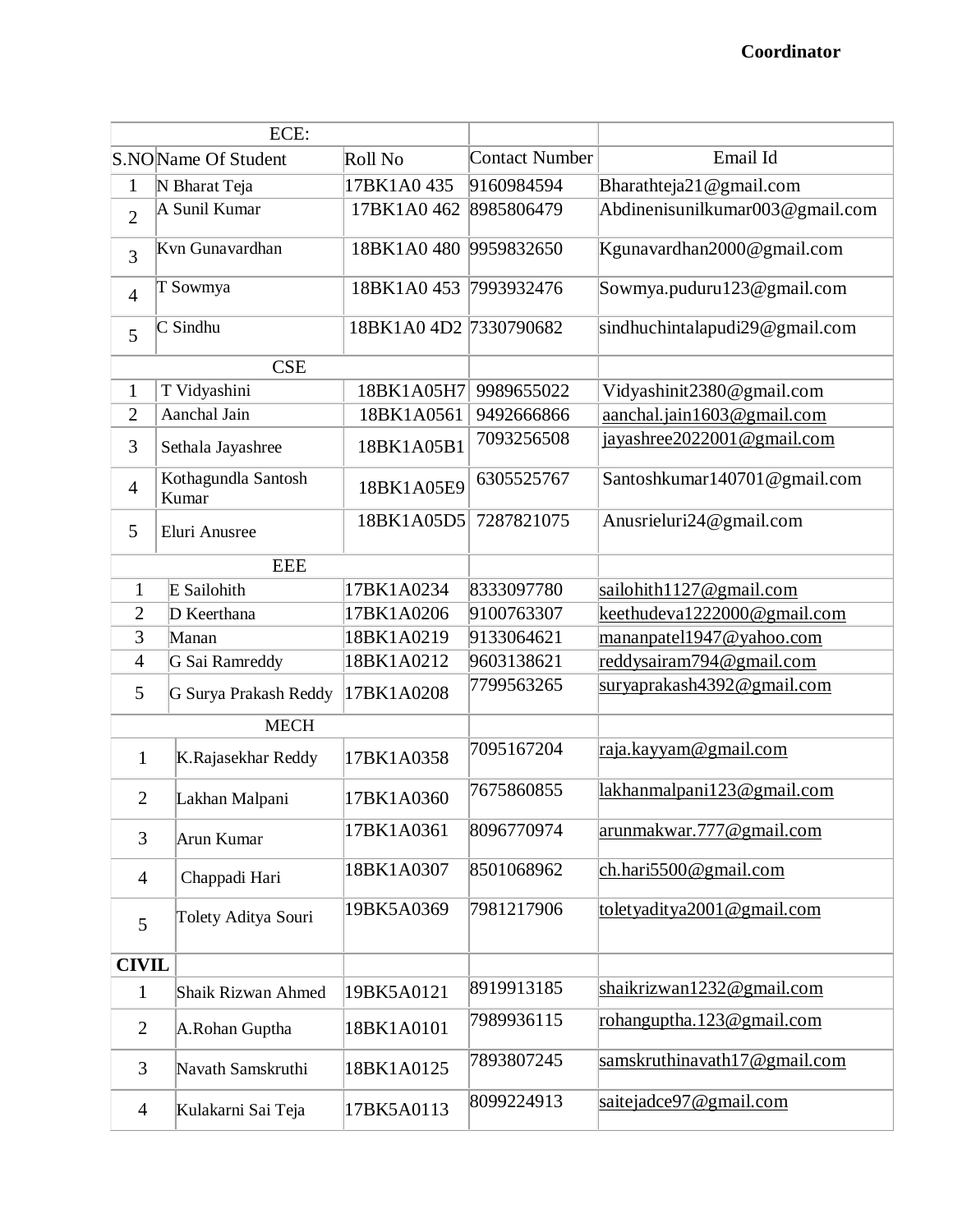St. PETER'S ENGINEERING COLLEGE Maisammaguda, Dullapally, Kompally Road, Hyderabad, Telangana 500100 Affiliated to JNTU -Hyderabad & Approved By AICTE, New Delhi Giving Wings To Thoughts

#### **An UGC Autonomous Institution**

### **ENTREPRENEURSHIP DEVELOPMENT CELL**

## **AY :2020-21**

**Date: 27.01.2021**

#### **CIRCULAR**

It is informed to all  $3^{rd}$  and  $4^{th}$  year B.Tech students that an Entrepreneur Development Cell conducts an Expert lecture on **CAREER OPPORTUNITIES** on 28<sup>th</sup> January 2021. Students who are interested can participate by registering their names with EDC coordinator. For further details, contact Dr M Harinatha Reddy, Assoc. Professor & Head, Department of Mechanical Engineering.

Coordinator **Principal**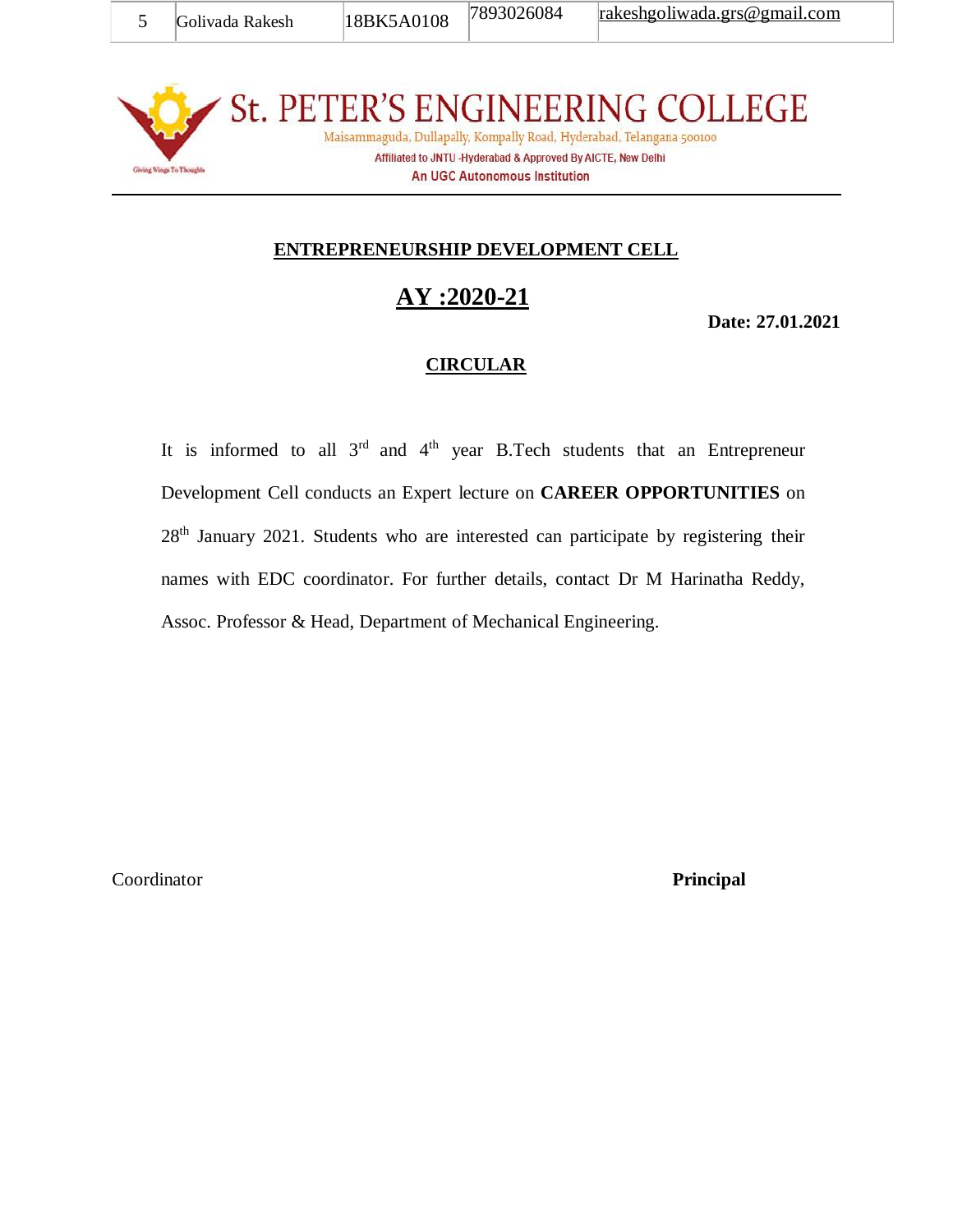

## **ENTREPRENEURSHIP DEVELOPMENT CELL AY :2020-21**

The entrepreneurship Development Cell has been organizing workshops and seminar for the benefit of students. The EDC Cell invites speaker, Entrepreneurs to share their experiences and invites professionals from Banks, Federation of Commerce and Industry to motivate and educate students on Entrepreneurship.

#### **OBJECTIVES:**

- To create awareness on entrepreneurship among the students and enhancing skills.
- To identify and motivate budding entrepreneurs.
- To create a database on industrial information to facilitate entrepreneurs by providing information entrepreneurial opportunities.
- To guide the prospective entrepreneurs in knowledge-based ventures.
- To conduct skill development training programmes with updated technologies.
- To provide need-based consultancy services to industries.

### **FUNCTIONS OF EDC:**

- To conduct skill development training programs leading to self/wage employment.
- Guest lectures and seminars for promotion and growth of entrepreneurship skills.
- Visit to industries for prospective entrepreneurs.
- Escort services in obtaining approval and executions of their projects.
- To guide and assist prospective entrepreneurship.
- On service aspects such as preparing project report, obtaining project approval, loans facilities from agencies of support system and information on various technologies.

### **COMMITTEE COMPOSITIONS:**

- Faculty coordinator
- Faculty members from each department.
- Student members from each department